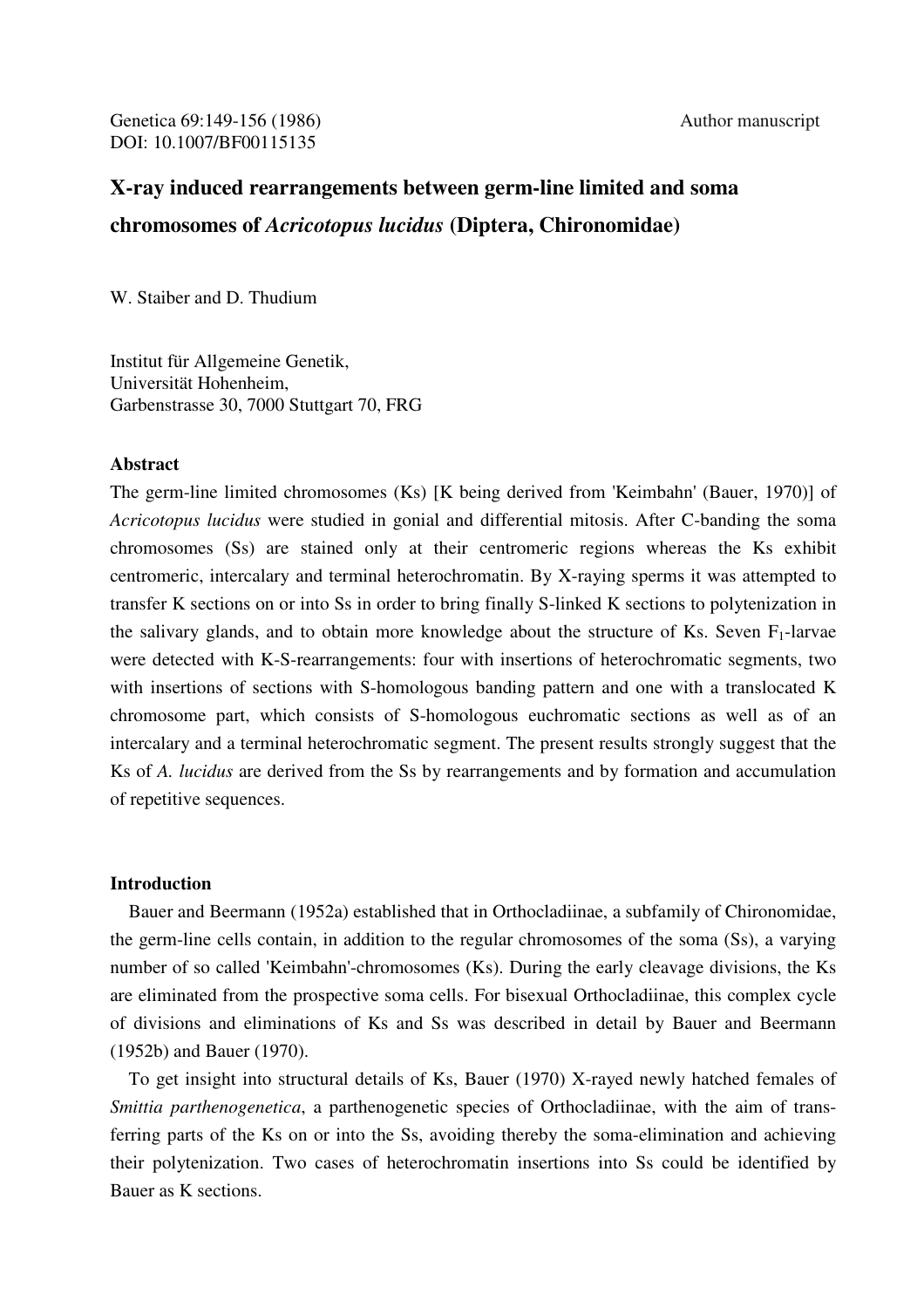In the present investigation we studied the Ks of *Acricotopus lucidus*, a bisexual species of Orthocladiinae, by C-banding technique and tried, like Bauer, to get X-ray induced K-Srearrangements.

# **Material and methods**

Animals of different inbred lines of *Acricotopus lucidus* Staeger were used for the experiments. The larvae were reared at 10-12°C under conditions described by Panitz (1964).

 For C-banding the method of Hsu (1971), modified, was followed. The air-dried squash preparations from gonads of male and female larvae of different ages (previously fixed in ethanol acetic acid, 3:1, for 15 min, squashed after the dry ice method) were treated with 2 x SSC, adjusted to pH of 12 by NaOH, for 1 min, then rinsed three times in 2 x SSC for 5 min each time and incubated in 6 x SSC at 65 °C for 24 h. The slides were rinsed twice in 70% ethanol and twice in 95% ethanol, successively, air-dried and stained for 15 min in 10% Giemsa (Chroma, Stuttgart) in 0.01 M phosphate buffer, pH 7. The air-dried preparations were mounted in Euparal.

Male imagines were exposed to various doses from 1 500 R to 5 000 R, applied with a Seifert X- ray machine 'Eresco 200' (200kV, 5 mA). The X-rayed males were bred to non-irradiated females. The salivary glands of the F<sub>1</sub>-larvae were fixed in ethanol-acetic acid (3:1, v/v) for 2 h and stained with carmine-acetic acid and then with orcein-acetic acid-lactic acid, according to the method described by Beermann (1952).

#### **Results**

A great variation in number of the Ks was observed in the different inbred lines of *A. lucidus*. In gonial mitosis, differential mitosis and meiotic stages, besides the Ss  $(n = 3)$ , haploid from 4 to 19 Ks were found. On an average, the Ks were about twice as large as the Ss. Only one inbred line exhibited one K that was smaller than the Ss.



Fig. 1. Spermatogonial mitosis of a male third instar larva. The S chromosomes show somatic pairing and lie together in a group, see arrows. Bar represents 10 µm.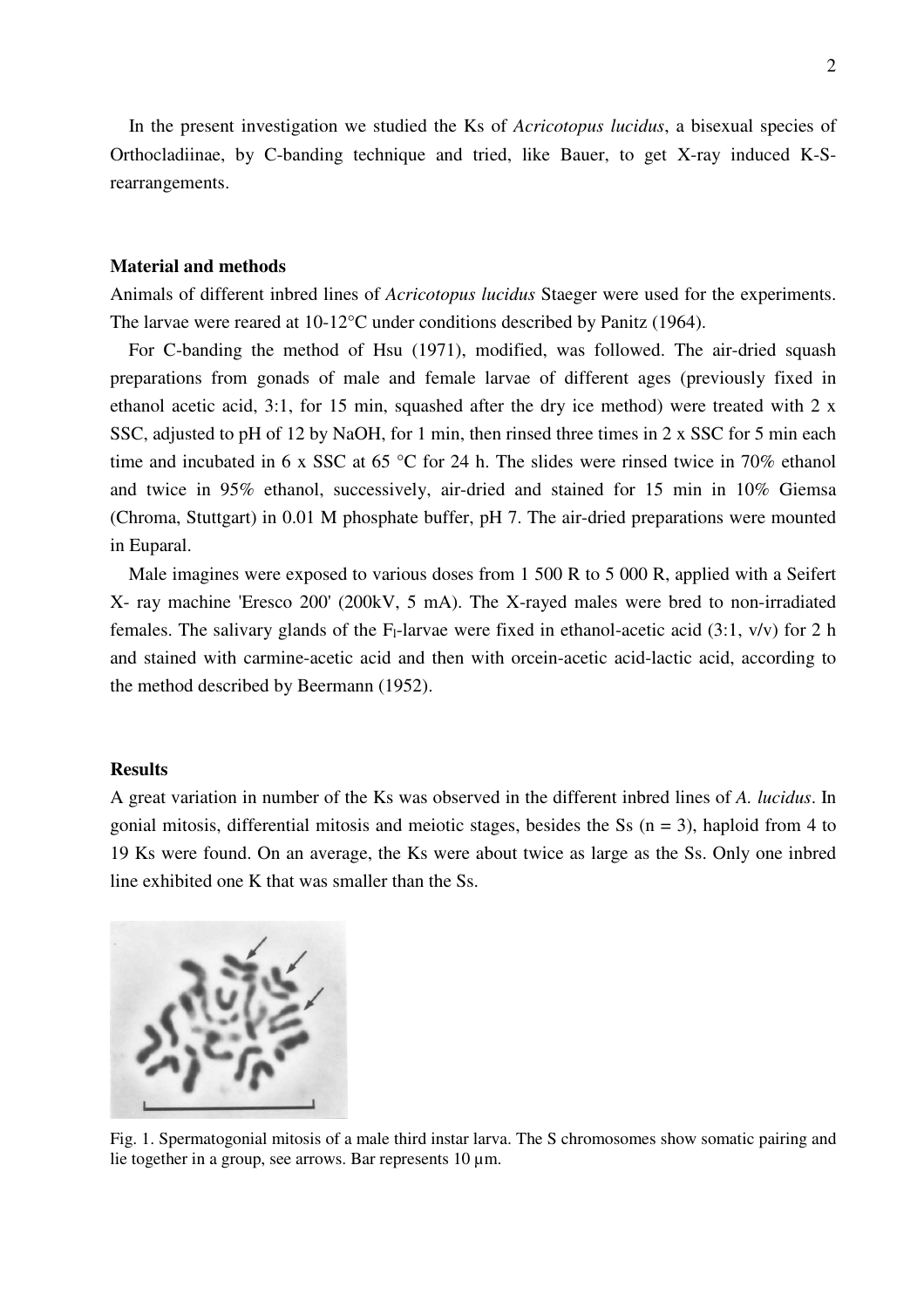The SI-chromosome is submetacentric (arm ratio 1:2), the SII- and the SIII-chromosomes are nearly metacentric (arrows in Fig. 1). In metaphases SII and SIII cannot be distinguished with certainty from each other. In the K complement, all transition stages from subtelocentric to submetacentric chromosomes could be observed, except for metacentric Ks which could not be found.

 During differential mitosis it is easy to distinguish the Ss from the Ks. The homologous Ss show somatic pairing (somewhat closer than during gonial mitosis) and still lie in the equatorial plate, whereas all Ks are already moving to or are already grouped around one single pole (Fig. 2). In both sexes the differential mitosis proceeds in the same manner.



Fig. 2. Differential mitosis of a male fourth instar larva. The S chromosomes still lie together in the equatorial plate, while all K chromosomes are already moving poleward, but only to one pole. Bar represents 10  $\mu$ m.

 After C-banding the Ss were only stained within the range of the centromeric regions (Fig. 3a, b). In contrast to this, the Ks showed an intensive staining, which is not uniform over the whole length of the chromosomes, but concentrates mainly, but not exclusively, in the centromeric and terminal regions. According to the C-banding pattern, the Ks contain much more heterochromatin than the Ss, but the Ks also have distinct, euchromatic regions.



Fig. 3. C-banding: (a, b) male differential mitoses. The S chromosomes are only stained at the centromeric regions. In contrast to this the K chromosomes exhibit high amounts of heterochromatin in the form of intercalary and great terminal segments. Bar represents  $10 \mu m$ .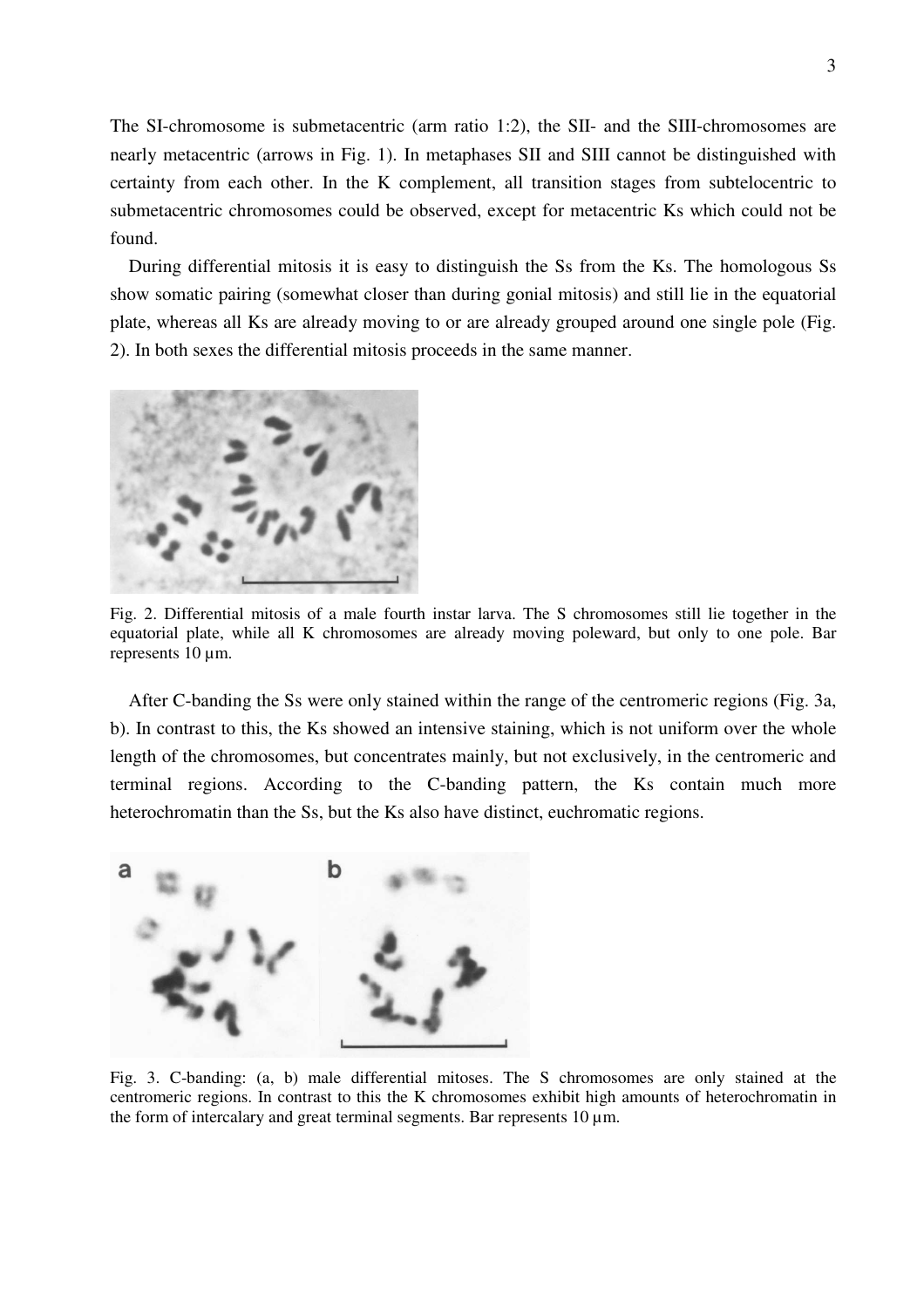In the male sex of *A. lucidus* the meiosis is finished before pupation, and male imagines as used for the X-raying contain only spermatozoa, no spermatogonia or meiotic stages. So, through irradiation only rearrangements within the haploid set of Ss and Ks could be induced.



Fig. 4. X-ray induced K heterochromatin insertions: (a, b) in the left arm of SI, (a) anterior lobe, (b) main lobe with expanded BR 1; - (c) in the right arm of SI, main lobe; - (d) in the right arm of SII near the centromeric region, anterior lobe; - (e) in the right arm of SII near the BR 4-locus, main lobe. Arrow indicates the heterochromatin insertion.  $BR = Balbiani ring$ .  $C =$  centromeric region. Bars represent 10 µm.

In the X-ray experiments, the salivary gland chromosomes of  $1085$  F<sub>1</sub>-larvae were checked. Of these, 216 exhibited chromosome mutations, among them 123 with interchromosomal rearrangements. Seven mutations could not be placed in the category of intra-S-rearrangements.

*Four* cases of insertions of heterochromatic segments:

- ― Insertion of a segment (length 4-6 µm, the length depending on the polytenic level of the nucleus, see below) into the short  $(= left)$  arm of SI near the Balbiani ring  $1(= BR 1)$ -locus in section 1C68-1C84 (Fig. 4a, b; BR-pattern of *A. lucidus* see Mechelke, 1953, and Panitz, 1972; chromosome maps, Staiber and Behnke, 1985, where the bands received odd numbers and the interbands even numbers).
- Insertion of a segment (length  $4.5\n-7 \mu m$ ) into the long (= right) arm of SI near the BR 3-1ocus in section 2G56-2G60 (Fig. 4c).
- ― Insertion of a segment (length 4-5 µm) into the right arm of SII near the centromeric region in section 4A60-4A64 (Fig. 4d).
- Insertion of a segment (length 6-8  $\mu$ m) into the right arm of SII near the BR 4-locus in the section 4E30-4E42 (Fig. 4e).

 In most nuclei the heterochromatic segments are strongly vacuolized. Sometimes the segments are stuck together with the centromeric blocks. Within a salivary gland the different nuclei have not the same polytenic level. In the 4th larval stage and the prepupal stage this level ranges from 2048 to 8192 C (Speiser, 1973). In nuclei of higher polyteny the heterochromatin insertions are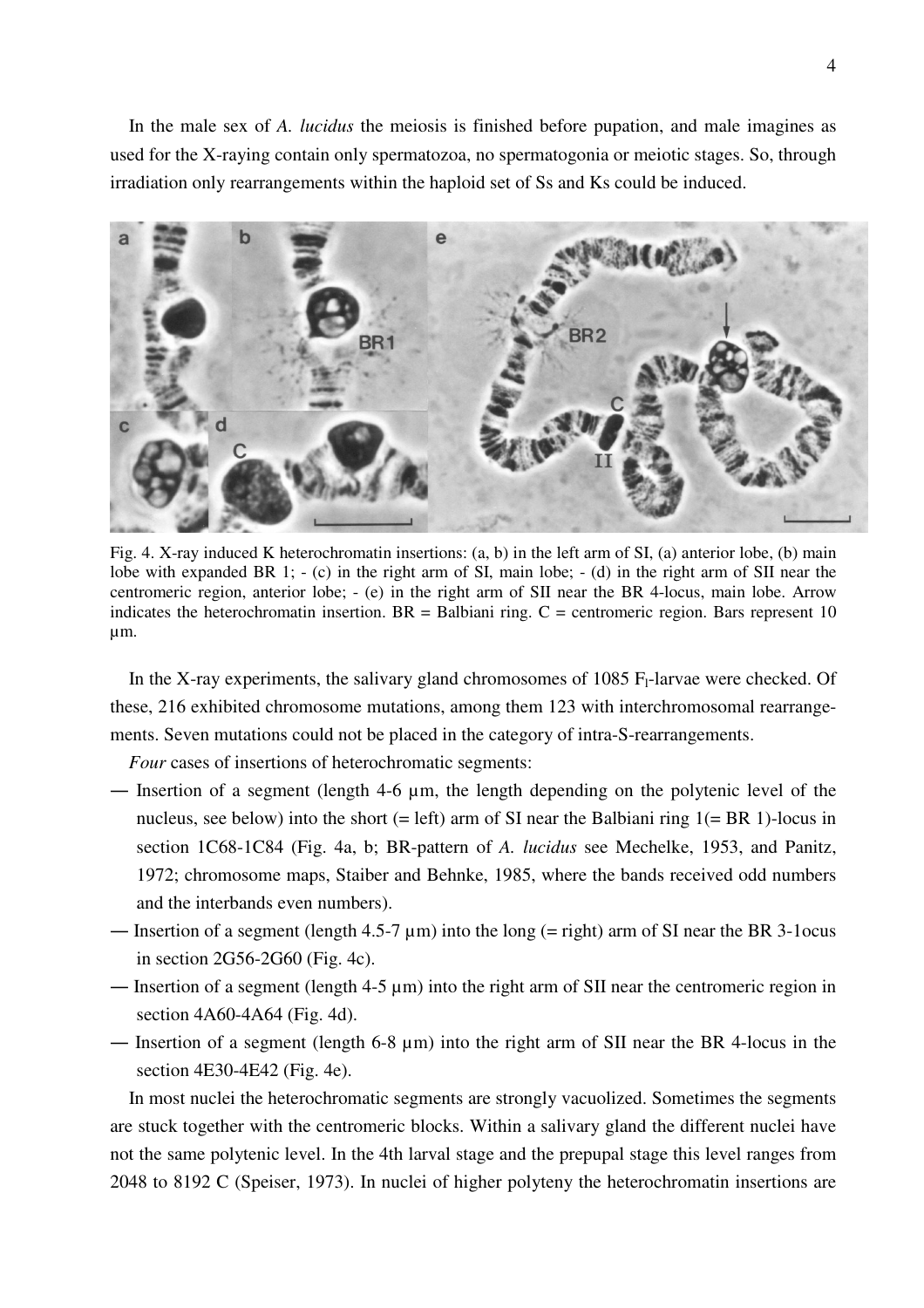larger than in nuclei of lower polyteny. This indicates, that the heterochromatin insertions replicate as euchromatin.



Fig. 5. X-ray induced insertions of supernumerary S-homologous sections: (a) insertion of the sequence 1C95-1E9/11 in the right arm of SI, the inserted section shows pairing with the homologous region in the left arm of SI, main lobe; - (b) insertion of the sequence 6F39-6G3 in the right arm of SII, anterior lobe. Arrows and arrowheads indicate the bounderies of the inserted sections. The chromosome in (b) has a higher polyteny than that in (a). Bars represent  $10 \mu m$ .

 *Two* cases of insertions of supernumerary euchromatic sections with a banding pattern homologous to S sections:

- ― Insertion of a section homologous to the S-sequence 1C95-1E9/11 (left arm of SI, 58-59 bands) into the right arm of SI in the section 2G26-2G30. Nearly in all nuclei the insertion and the homologous section in the left arm of SI are paired (Fig. 5a).
- ― Insertion of a section homologous to the S-sequence 6F39-6G3 (right arm of SIII, 33 bands) into the right arm of SII (break point in 4F68). In no nuclei does this insertion show pairing with the homologous section in the right arm of SIII (Fig. 5b), Both inserted sections exhibit the normal puffing pattern.

 *One* case of a supernumary chromosome part, which is linked to the end of the right arm of the SIII (Fig. 6a), most probably as a result of a reciprocal translocation between SIII and a K chromosome - three bands of SIII are missing, 6I5, 6I7 and 6I9. So, this is an unbalanced translocation.

 Beginning from the end of the right arm of SIIl the chromosome part is built as follows (Fig. 6b):

 (1) A chromosome section of 14 bands, probably the bands 3C85-3D11 (left arm of SII). In no salivary gland nucleus, however, could a pairing of this section with the homologous region of SII be observed.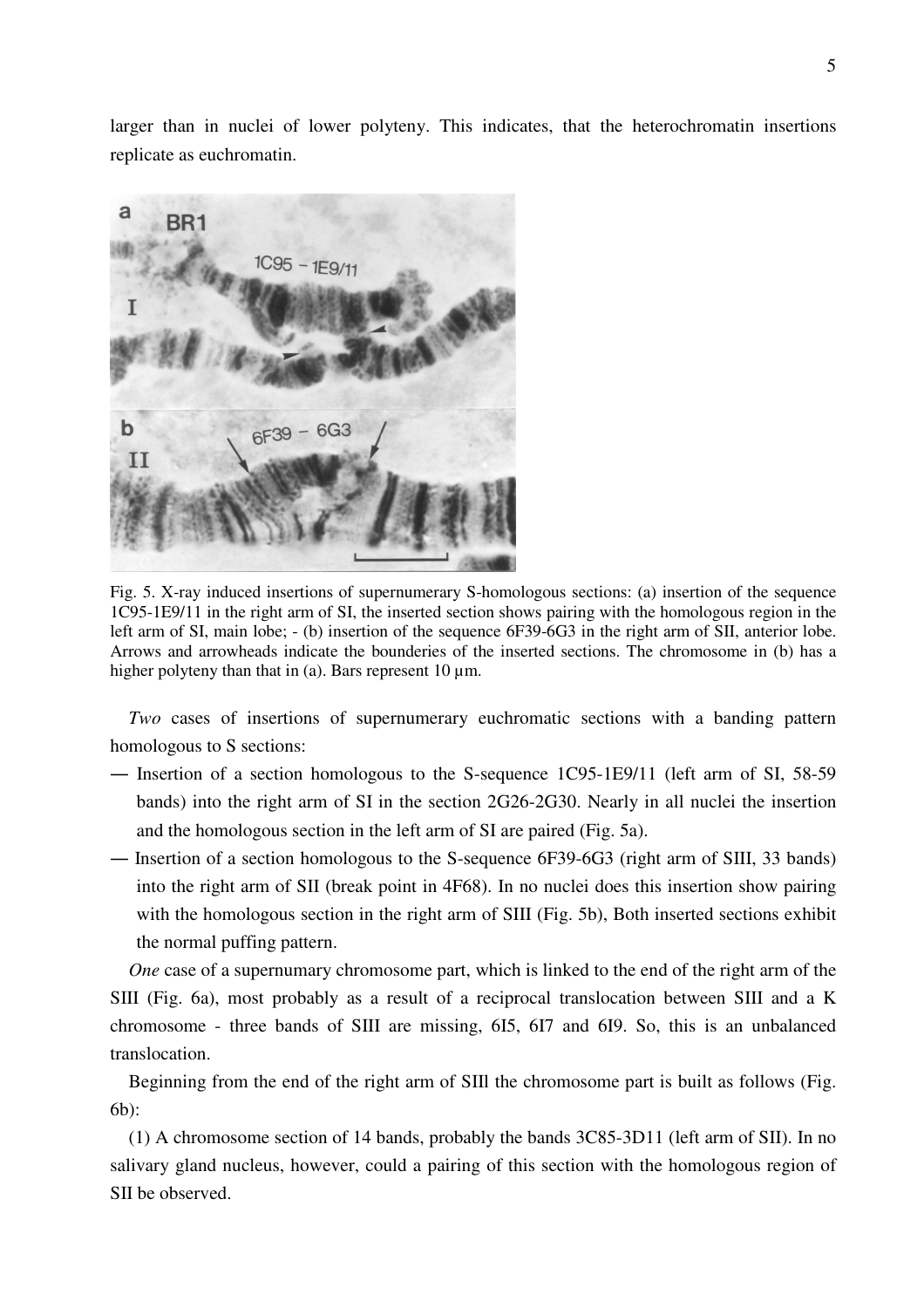

Fig. 6. X-ray induced translocation of a part of a K chromosome on the SIII chromosome: (a) Polytene S set of *Acricotopus lucidus* with the supernumerary K chromosome part (segment between the arrows), main lobe of the salivary gland. The main lobe-specific BR 2 is twice present; - (b) polytene K chromosome part of (a) at a higher magnification. Arrowheads indicate the boundaries of the eu- and heterochromatic sections; - (c) the euchromatic sections with the bands 3D25-3F55 show pairing with the homologous region of the left arm of SII. Arrows indicate the extent of the K chromosome part; - (d) hS 1 and hS 2 are stuck together; - (e, f) hS 2 in a nucleus with higher (e) and in one with lower (f) polyteny. The segment is strongly vacuolated and shows a characteristic bipartition; - (g) hS 1 and hS 2 of (d) at a higher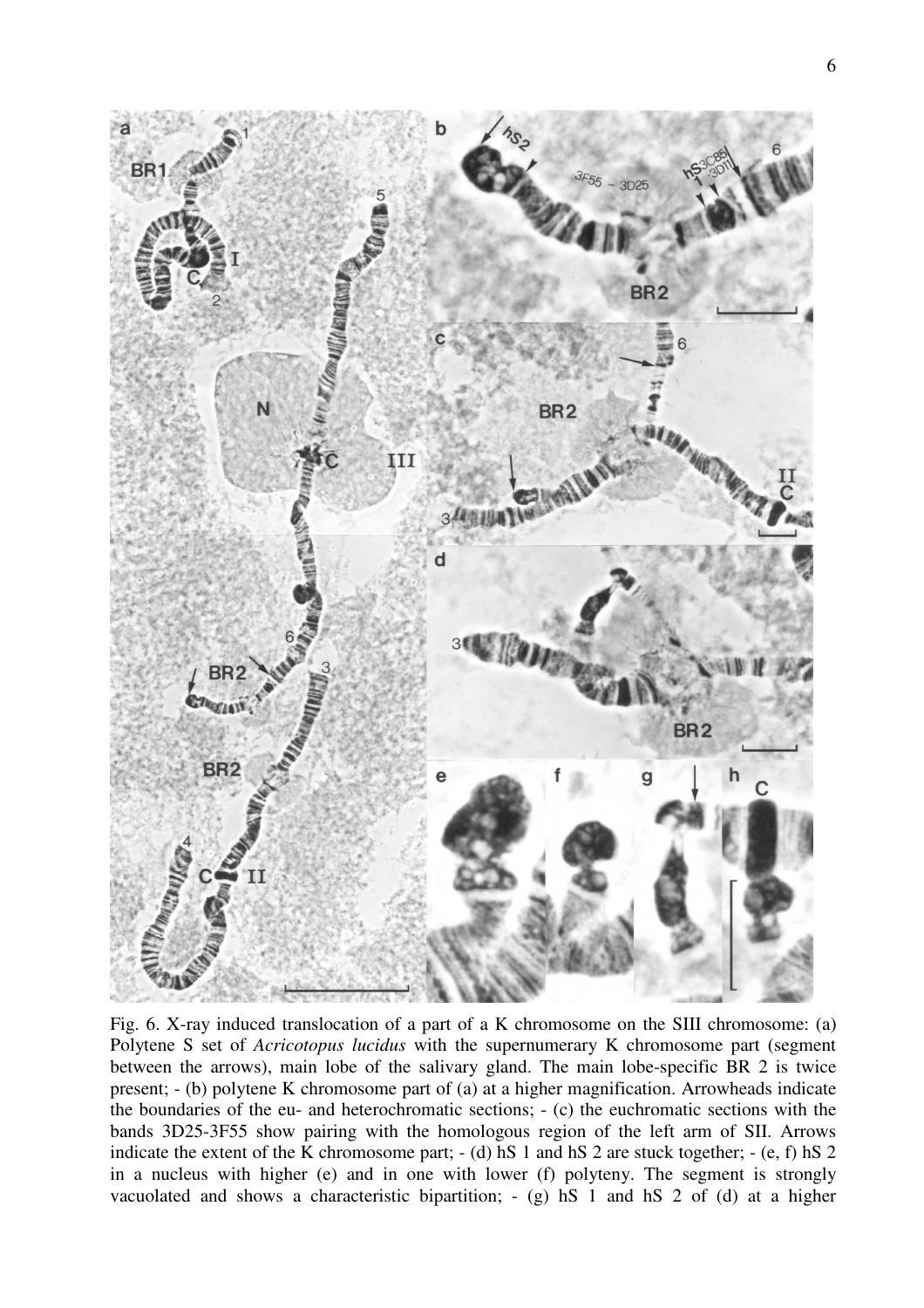magnification. The arrow indicates banding structure in hS 1; - (h) hS 2 and the centromeric region of SI are stuck together. (e)-(h) have the same magnification, hS  $1 =$  intercalary and hS  $2$  $=$  terminal heterochromatin segment. N = nucleolus. 1 = short left arm of SI, 2 = long right arm of SI,  $3 =$  short left arm of SII etc. (a) Bar represents 50  $\mu$ m. (b-h) Bars represent 10  $\mu$ m.

 (2) A bipartite, heterochromatic segment (hS 1), length 2.5-5 µm, whose length depends on the polytenic level of the nucleus. One part of the segment is swollen and vacuolated in all cells. The other is usually swollen too, but in a few cells this part also shows banding (two bands; see Fig. 6g, arrow).

 (3) A chromosome section with the bands 3D25-3F55 (left arm of SII, 116 bands). This section contains the BR 2-locus. In most of the nuclei, the section is paired with the homologous region of SII. In the main and side lobe cells with pairing, an enlarged BR 2 is expanded (Fig. 6c, d). In cells without pairing, two distinct BRs 2 are expanded (Fig. 6a).

 (4) A terminal, also bipartite, heterochromatic segment (hS 2), length 5-10 µm, whose length depends on the polytenic level of the nucleus. Both parts are always swollen and strongly vacuolated. There is a tendency for the segment to stick together with hS 1 (Fig. 6d, g) or with one of the centromeric blocks (Fig. 6h). The bipartition of this segment into a smaller and a larger part occurs through something like a constriction. The increasing size of the terminal heterochromatin segment with the increasing polyteny of the nucleus (compare Fig. 6e with Fig. 6f) indicates that hS 2 is moving through replication cycles as the euchromatic sections do. The vacuolization within both heterochromatin segments is not uniform. There are very large, as well as very small, vacuoles. The chromatin between the vacuoles seems to be homogenous.

 In all salivary gland cells the polyteny of the supernumerary chromosome part is about half that of the polyteny of the somatic paired Ss. In contrast to the rest of the S-chromosomal regions, the gene loci of sections 3C85 - 3D11 and 3D25- 3F55 are present in three instead of in two doses. Puffs, which are normally active in the homologous regions of SII, are also active in these two K sections. In this regard, the expansion of the BR 2, which is specific to the main and side lobe of the salivary gland, is most conspicuous. The normal puffing pattern of the S complement is not visibly affected by the presence of the supernumerary chromosome part.

#### **Discussion**

 As detected by C-banding the Ks of *A. lucidus* contain high amounts of heterochromatin, above all in the form of terminal, but also of intercalary, segments. They also exhibit euchromatic sections. Naturally with metaphasic Ks, it cannot be determined whether these euchromatic sections are homologous and/or non-homologous (= K-specific) to S sections.

 The question as to the exact structure of the Ks caused Bauer (1970) to make X-ray experiments with the aim of transferring parts of Ks on or into Ss, and to get, thereby, their polytenization. Bauer obtained two insertions of heterochromatin which could only be derived from Ks. Whether the Ks contain euchromatin, he could not answer.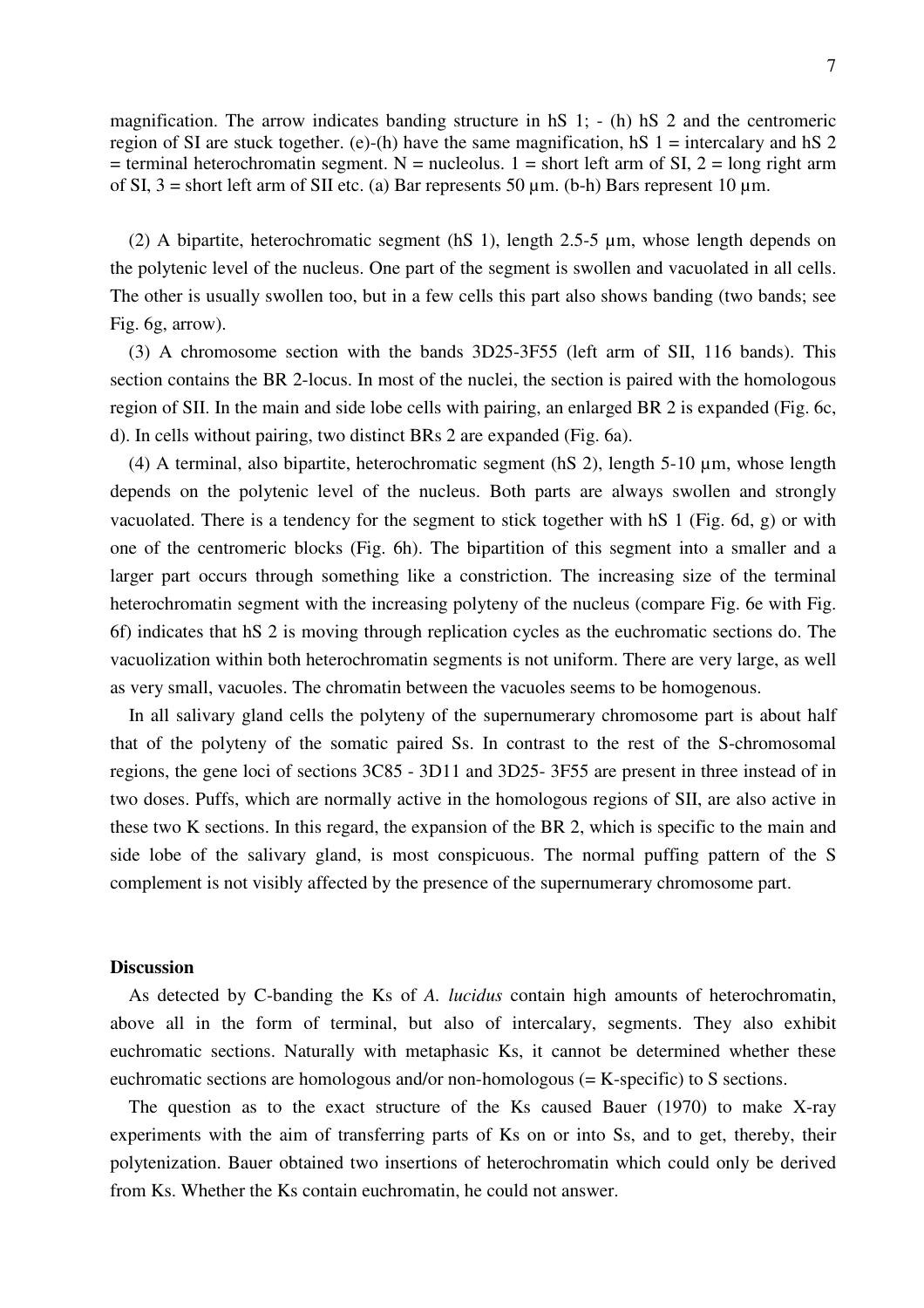In our X-ray experiments with *A. lucidus*, beside larvae with intra-S-rearrangements, larvae with heterochromatin insertions and with insertions of supernumerary S-homologous sections were found, as well as a larva with a supernumerary chromosome part that consisted of both euchromatic S-homologous sections and heterochromatic segments.

 Several factors strongly suggest that supernumerary segments are parts of K chromosomes: since male imagines, as used for irradiation, contain exclusively spermatozoa, rearrangements can only be induced between chromosomes of the haploid set of the Ss and the Ks. Thus supernumerary S-homologous sections must derive from Ks. Large heterochromatin segments, similar to those present in the supernumerary segments, are only found in the centromeric regions of the salivary gland chromosomes. But in the present cases, the centromeric blocks of the three Ss show normal size; no loss of heterochromatin can be ascertained.

 It is surprising, if one looks at the great number of 123 interchromosomal rearrangements and the great number of Ks which can be present in a sperm nucleus, that in only few cases K-Srearrangements could be found. The reasons for the rarity of K-S-rearrangements probably are: (1) Animals with K-S- rearrangements in the soma are very much affected in their development and have a low survival rate, for example in cases of unbalanced translocations, when too large sections of the S complement are lost.

(2) In the sperm nucleus, the Ss are more or less set off from the Ks, and the formation of intra-S-rearrangements is therefore more probable than the formation of K-S-rearrangements. The observation that in gonial mitosis the Ss often lie close together in a group (see Fig. 1), supports the assumption that such a spatial arrangement and association of the Ss may occur.

 Since Heitz's investigations of the heterochromatic regions of mitotic chromosomes and the chromocenter-heterochromatin of polytene nuclei of *Drosophila* (Heitz, 1934), two types of heterochromatin have been distinguished: a compact, condensed, only rarely vacuolized heterochromatin which increases in size only a little if at all during polytenization  $(=\alpha$ -heterochromatin); and a less condensed, mostly vacuolized heterochromatin which can show banding, and which grows during polytenization, as does the adjacent euchromatin  $(=\beta$ -heterochromatin). The underreplication of the α-heterochromatin of *Drosophila* during polytenization was verified by cytophotometric and cytofluorometric measurements (Rudkin, 1965; Berendes & Keyl, 1967; Lakhotia, 1984), by in situ-hybridization (Gall et al., 1971), and by EM-autoradiographic studies after <sup>3</sup>H-thymidine-labelling (Lakhotia, 1974). In the α- and β- heterochromatin of *Drosophila* especially, moderately and highly repetitive DNA-sequences are located (Rae, 1970; Gall et al., 1971; Renkavitz, 1978a, b). The less condensed, highly vacuolated structure and the increasing size of the heterochromatic segments with increasing polyteny indicate the presence of βheterochromatin.

 One of Bauer's heterochromatin insertions in *Smittia* (called 20.118; Bauer, 1970) was studied intensively by Hägele (1980). The insertion is C-banding positive, late replicating, inactive in RNA synthesis, all characteristic for heterochromatin. Moreover the insertion can be subdivided by N-banding into an N-positive part (= α-heterochromatin) and an N-negative part (= β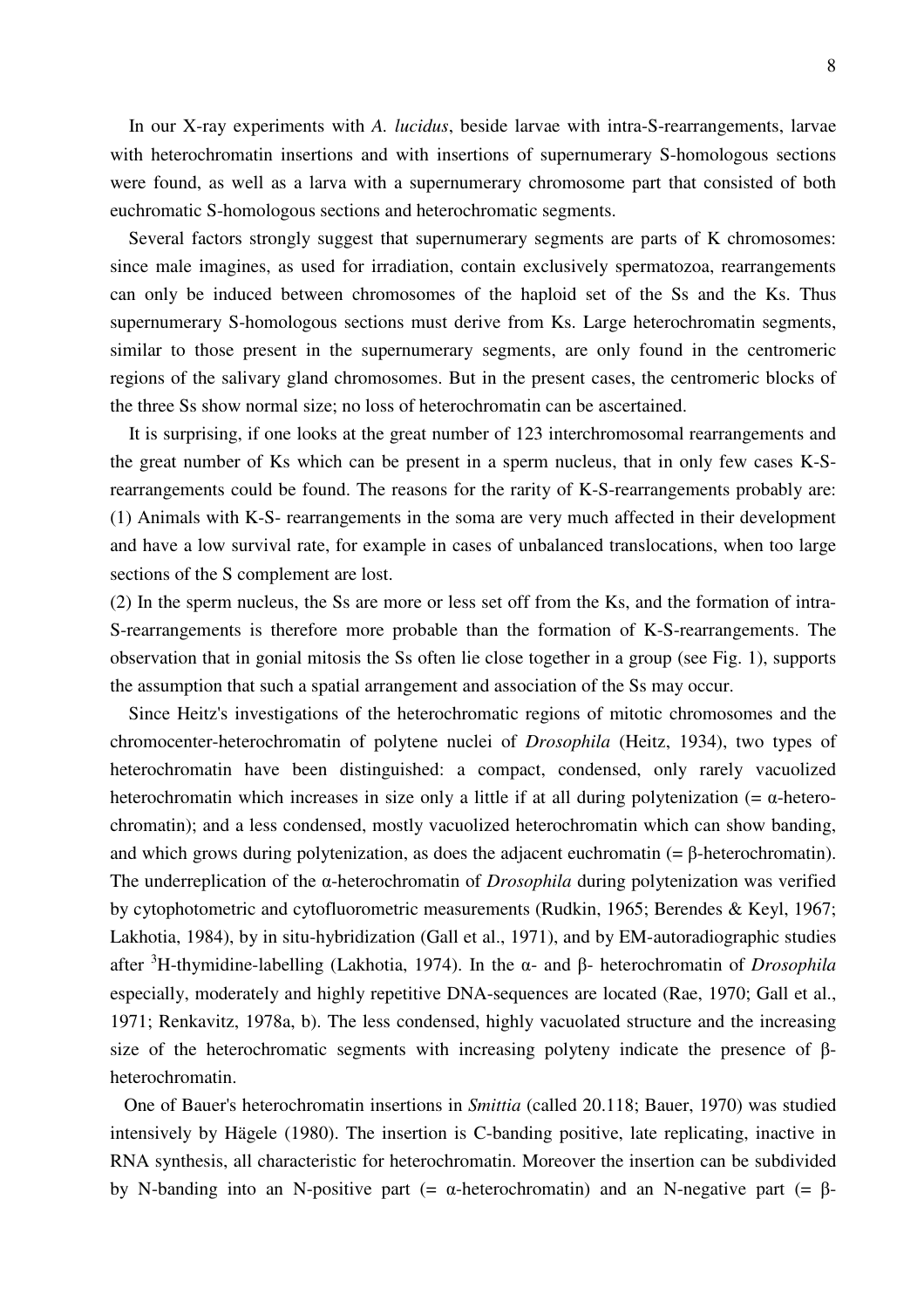heterochromatin). It cannot be excluded that the heterochromatin insertions and hS 1 and hS 2 of the translocated K chromosome part also consist of different types of heterochromatin. Unfortunately it is not possible to check this, because the  $F_1$ -larvae with the K sections were dissected in the process of study.

 The expression of the BR 2 shows especially well that genes which lie in the euchromatic Shomologous sections of the translocated K chromosome part can be activated. The BR 2 represents even a specific gene activity of the main and side lobe of the salivary gland (Mechelke, 1953).

 To judge by the wide range of K chromosome numbers which can be found in *A. lucidus* (haploid from 4 to 19 Ks) without any phenotypic differences or changes in fertility, the Ks seem to be subject to no strict selection.

 The nearest explanation for the occurrence of additional chromosomes in the germ-line is that they have a function in germ-cell formation or maturing. Results of experiments on the Cecidomyiid *Wachtliella persicariae* support this consideration (Geyer-Duszyńska, 1966). That the Ks are really active in transcription during oogenesis of *Wachtliella* was demonstrated by Kunz et al. (1970).

 Experiments of Nicklas (1959) on the Cecidomyiid *Miastor* indicate that Ks are disadvantageous for soma development and must, therefore, be eliminated from the soma nuclei. The elimination of the Ks possibly takes place because their very large content of heterochromatin (at least in *A. lucidus*) would affect genetic activities of the S complement.

 Summarizing the results of the present study: The Ks of *A. lucidus* consist of euchromatic as well as of heterochromatic sections. There are euchromatic K sections, which are homologous to S sections. It cannot be excluded, that euchromatic K sections may also exist with a K-specific banding pattern. To elucidate this, further experiments are necessary. The staining pattern of the Ks after C-banding, and the structure of polytenized K sections, strongly suggest that the Ks of *A. lucidus* are derived from Ss by rearrangements and by the formation and accumulation of repetitive sequences.

#### **Acknowledgement**

We are grateful to Prof. F. Mechelke for his encouragement and support.

### **References**

- Bauer, H., 1970. Rearrangements between germ-line limited and somatic chromosomes in *Smittia parthenogenetica* (Chironomidae, Diptera). Chromosoma 32: 1-10.
- Bauer, H. & Beermann, W., 1952a. Chromosomale Soma- Keimbahn-Differenzierung bei Chironomiden. Naturwissenschaften 39: 22-23.
- Bauer, H. & Beermann, W., 1952b. Chromosomencyclus der Orthocladiinen (Nematocera, Diptera). Z. Naturforschg. 7b: 557 - 563.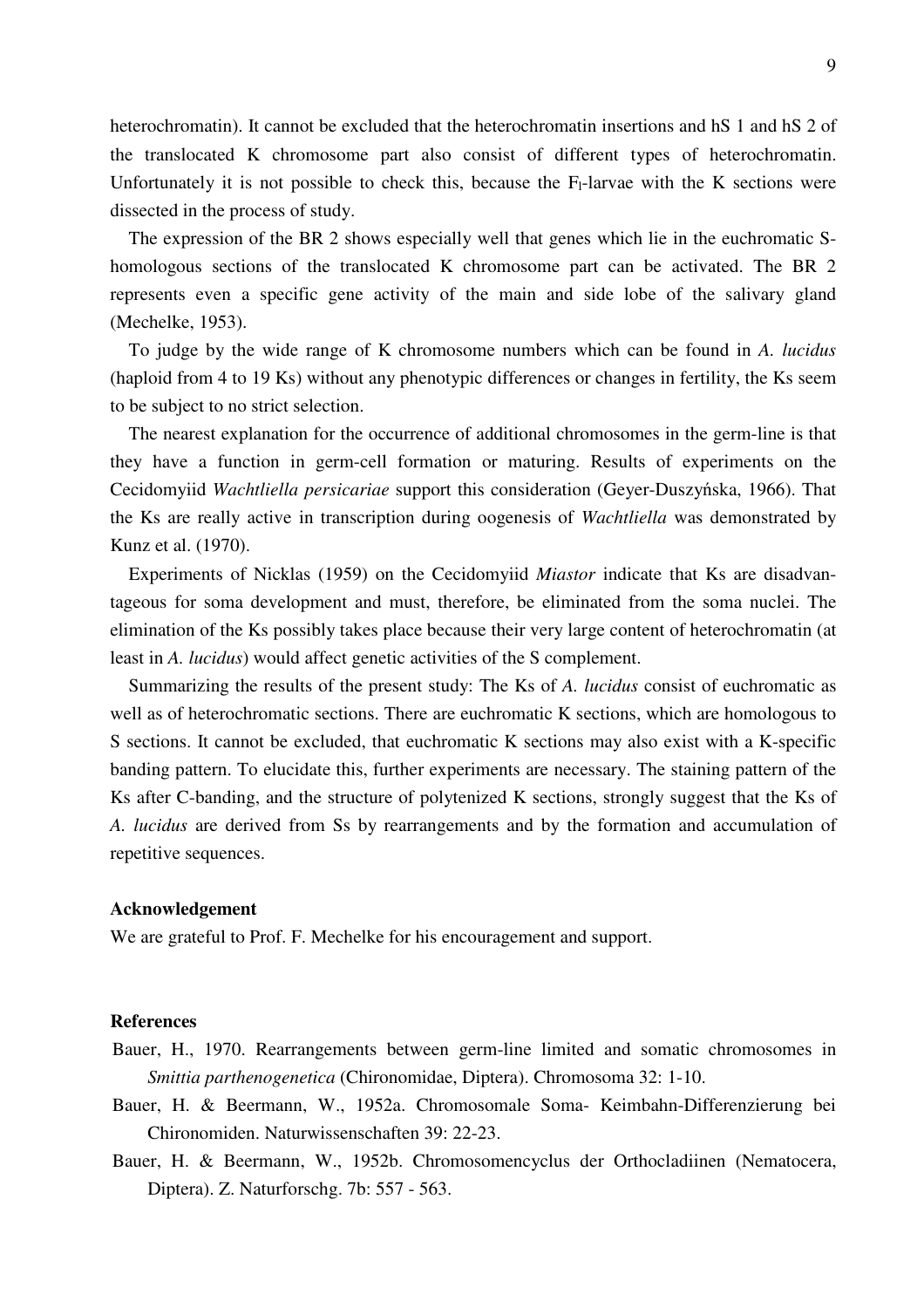- Beermann, W., 1952. Chromomerenkonstanz und spezifische Modifikationen der Chromosomenstruktur in der Entwicklung und Organdifferenzierung von *Chironomus tentans*. Chromosoma 5: 139-198.
- Berendes, H. D. & Keyl, H. G., 1967. Distribution of DNA in heterochromatin and euchromatin of polytene nuclei of *Drosophila hydei*. Genetics 57: 1-13.
- Gall, J. G., Cohen, E. H. & Polan, M. L., 1971. Repetitive DNA sequences in *Drosophila*. Chromosoma 33: 319-344.
- Geyer-Duszyńska, I., 1966. Genetic factors in oogenesis and spermatogenesis in Cecidomyiidae. Chromosomes Today 1: 174-178.
- Hägele, K., 1980. Studies on polytene chromosomes of *Smittia parthenogetica* (Chironomidae, Diptera). I. Characterization of a chromosome insertion derived from a germ-line limited chromosome. Chromosoma 76: 47-55.
- Heitz, E., 1934. Über α- und β-Heterochromatin sowie Konstanz und Bau der Chromomeren bei *Drosophila*. Biol. Zbl. 54: 588-609.
- Hsu, T. C., 1971. Heterochromatin pattern in metaphase chromosomes of *Drosophila melanogaster*. J. Hered. 62: 285- 287.
- Kunz, W., Trepte, H. H. & Bier, K., 1970. On the function of the germ line chromosomes in the oogenesis of *Wachtliella persicariae* (Cecidomyiidae). Chromosoma 30: 180-192. Lakhotia, S. C,, 1974. EM autoradiographic studies on polytene nuclei of *Drosophila melanogaster*. III. Localization of non-replicating chromatin in the chromocentre heterochromatin. Chromosoma 46: 145-159.
- Lakhotia, S. C., 1984. Replication in *Drosophila* chromosomes. XII. Reconfirmation of underreplication of heterochromatin in polytene nuclei by cytofluorometry. Chromosoma 89: 63 - 67.
- Mechelke, E, 1953. Reversible Strukturmodifikationen der Speicheldrüisenchromosomen von *Acricotopus lucidus*. Chromosoma 5: 511-543.
- Nicklas, R. B., 1959. An experimental and descriptive study of chromosome elimination in *Miastor* spec. (Cecidomyiidae, Diptera). Chromosoma 10: 301-336.
- Panitz, R., 1964. Hormonkontrollierte Genaktivitäten in den Riesenchromosomen von *Acricotopus lucidus*. Biol. Zbl. 83: 197-230.
- Panitz, R., 1972. Balbiani ring activities in *Acricotopus lucidus*. In: Results and problems in celldifferentiation (W. Beermann, ed.), vol. 4, pp. 209-227. Springer, Berlin, Heidelberg, New York.
- Rae, P. M. M., 1970. Chromosomal distribution of rapidly reannealing DNA in *Drosophila melanogaster*. Proc. Natn. Acad. Sci. U.S.A. 73: 947-950.
- Renkawitz, R., 1978a. Characterization of two moderately repetitive DNA components localized within the β-heterochromatin of *Drosophila hydei*. Chromosoma 66: 225-236.
- Renkawitz, R., 1978b. Two highly repetitive DNA satellites of *Drosophila hydei* localized within the α-heterochromatin of specific chromosomes. Chromosoma 66: 237-248.